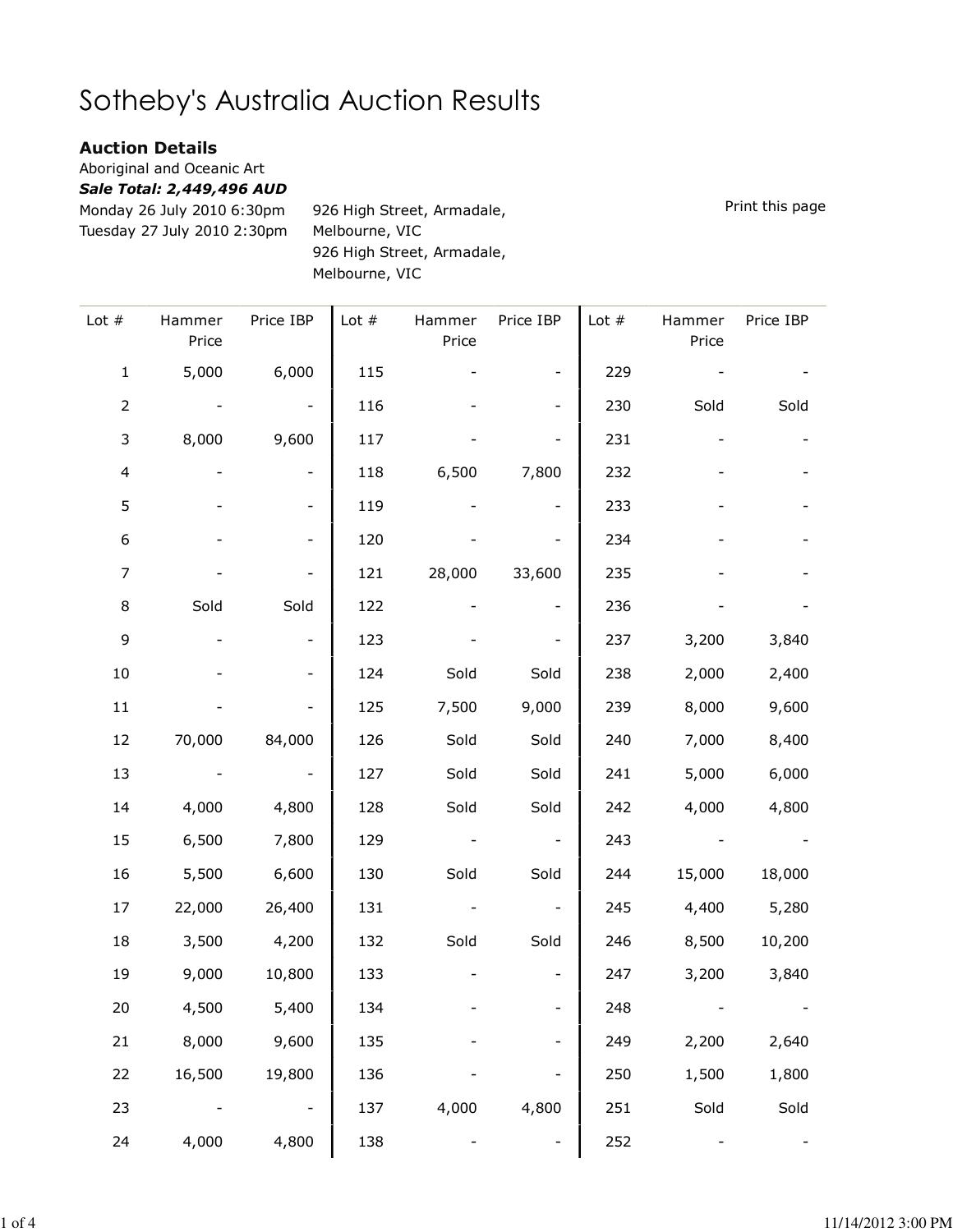| 25 |         |                          | 139 | Sold   | Sold                     | 253 | Sold  | Sold   |
|----|---------|--------------------------|-----|--------|--------------------------|-----|-------|--------|
| 26 | 9,500   | 11,400                   | 140 |        |                          | 254 | 1,300 | 1,560  |
| 27 | 2,250   | 2,700                    | 141 | 15,000 | 18,000                   | 255 | 2,800 | 3,360  |
| 28 | 16,000  | 19,200                   | 142 | 2,600  | 3,120                    | 256 |       |        |
| 29 | 12,000  | 14,400                   | 143 |        |                          | 257 | 3,500 | 4,200  |
| 30 | 6,000   | 7,200                    | 144 | Sold   | Sold                     | 258 |       |        |
| 31 | 8,000   | 9,600                    | 145 |        | $\qquad \qquad -$        | 259 | 5,100 | 6,120  |
| 32 | 10,000  | 12,000                   | 146 |        |                          | 260 | 2,000 | 2,400  |
| 33 |         | $\overline{\phantom{a}}$ | 147 |        |                          | 261 |       |        |
| 34 |         | $\qquad \qquad -$        | 148 |        |                          | 262 | 4,000 | 4,800  |
| 35 |         |                          | 149 |        |                          | 263 | 6,000 | 7,200  |
| 36 |         | $\qquad \qquad -$        | 150 | 7,000  | 8,400                    | 264 | Sold  | Sold   |
| 37 |         |                          | 151 | 6,000  | 7,200                    | 265 | Sold  | Sold   |
| 38 | 3,800   | 4,560                    | 152 |        |                          | 266 |       |        |
| 39 | 7,000   | 8,400                    | 153 | Sold   | Sold                     | 267 |       |        |
| 40 |         | $\overline{\phantom{a}}$ | 154 |        | $\overline{\phantom{a}}$ | 268 | 8,000 | 9,600  |
| 41 |         |                          | 155 | Sold   | Sold                     | 269 |       |        |
| 42 | 11,000  | 13,200                   | 156 | 10,000 | 12,000                   | 270 |       |        |
| 43 |         |                          | 157 |        |                          | 271 | Sold  | Sold   |
| 44 |         |                          | 158 | Sold   | Sold                     | 272 |       |        |
| 45 | 15,000  | 18,000                   | 159 |        |                          | 273 |       |        |
| 46 | 5,000   | 6,000                    | 160 |        |                          | 274 | 7,750 | 9,300  |
| 47 |         | $\overline{\phantom{0}}$ | 161 |        |                          | 275 |       |        |
| 48 |         |                          | 162 |        |                          | 276 | 2,000 | 2,400  |
| 49 | 15,000  | 18,000                   | 163 | Sold   | Sold                     | 277 | 8,500 | 10,200 |
| 50 |         |                          | 164 | 12,000 | 14,400                   | 278 |       |        |
| 51 | 15,000  | 18,000                   | 165 |        | $\overline{\phantom{a}}$ | 279 | 4,000 | 4,800  |
| 52 | 40,000  | 48,000                   | 166 | 4,000  | 4,800                    | 280 |       |        |
| 53 |         |                          | 167 | 13,500 | 16,200                   | 281 |       |        |
| 54 | Sold    | Sold                     | 168 | 10,500 | 12,600                   | 282 |       |        |
| 55 | 320,000 | 384,000                  | 169 |        |                          | 283 |       |        |
| 56 | 10,000  | 12,000                   | 170 | 2,800  | 3,360                    | 284 |       |        |
| 57 | Sold    | Sold                     | 171 | 3,600  | 4,320                    | 285 |       |        |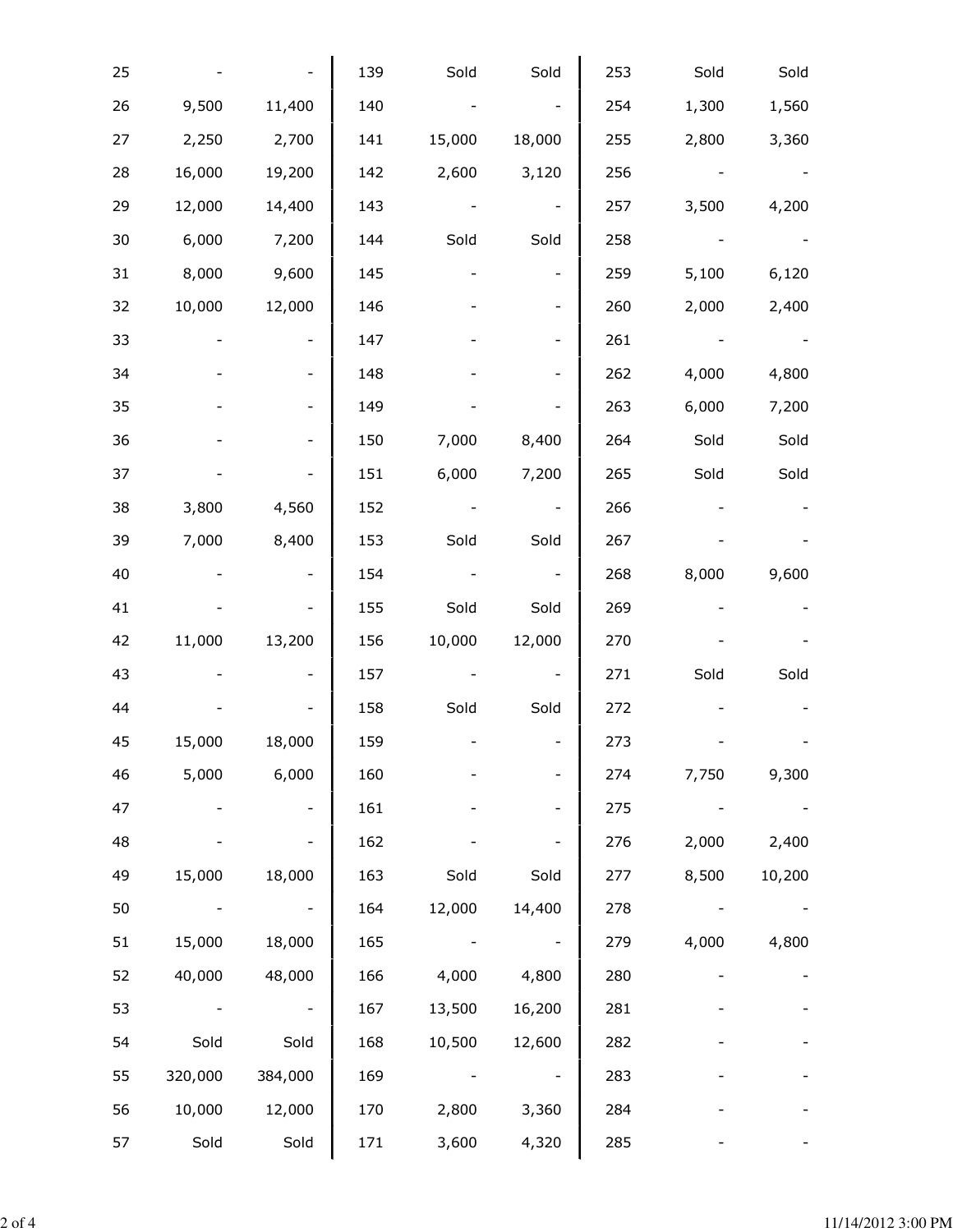| 58     | Sold   | Sold                         | 172 | 10,500 | 12,600 | 286 |        |        |
|--------|--------|------------------------------|-----|--------|--------|-----|--------|--------|
| 59     | 38,000 | 45,600                       | 173 |        |        | 287 |        |        |
| 60     |        |                              | 174 |        |        | 288 | 4,200  | 5,040  |
| 61     |        |                              | 175 | 2,700  | 3,240  | 289 |        |        |
| 62     |        |                              | 176 |        |        | 290 |        |        |
| 63     |        |                              | 177 |        |        | 291 | 5,000  | 6,000  |
| 64     |        |                              | 178 | 2,600  | 3,120  | 292 |        |        |
| 65     |        |                              | 179 |        |        | 293 | 10,000 | 12,000 |
| 66     | 9,500  | 11,400                       | 180 |        |        | 294 |        |        |
| 67     | 13,500 | 16,200                       | 181 |        |        | 295 | 4,000  | 4,800  |
| 68     |        | $\qquad \qquad \blacksquare$ | 182 |        |        | 296 | 5,000  | 6,000  |
| 69     |        |                              | 183 | 3,000  | 3,600  | 297 | 12,000 | 14,400 |
| 70     |        |                              | 184 | Sold   | Sold   | 298 |        |        |
| $71\,$ | 34,000 | 40,800                       | 185 | 3,000  | 3,600  | 299 | 3,100  | 3,720  |
| 72     | 11,500 | 13,800                       | 186 |        |        | 300 | 2,000  | 2,400  |
| 73     | 19,000 | 22,800                       | 187 | 1,000  | 1,200  | 301 |        |        |
| 74     | Sold   | Sold                         | 188 | Sold   | Sold   | 302 |        |        |
| 75     | Sold   | Sold                         | 189 | Sold   | Sold   | 303 |        |        |
| 76     |        | $\overline{\phantom{a}}$     | 190 |        |        | 304 | 40     | 48     |
| 77     |        | $\overline{\phantom{a}}$     | 191 | Sold   | Sold   | 305 | 60     | 72     |
| 78     |        |                              | 192 | 600    | 720    | 306 | 1,400  | 1,680  |
| 79     |        |                              | 193 | 1,800  | 2,160  | 307 |        |        |
| 80     |        |                              | 194 |        |        | 308 | 2,000  | 2,400  |
| 81     | 5,500  | 6,600                        | 195 | Sold   | Sold   | 309 |        |        |
| 82     | 9,500  | 11,400                       | 196 | Sold   | Sold   | 310 | 2,500  | 3,000  |
| 83     |        |                              | 197 | 3,500  | 4,200  | 311 | 3,000  | 3,600  |
| 84     | 5,500  | 6,600                        | 198 | 750    | 900    | 312 |        |        |
| 85     | 6,000  | 7,200                        | 199 | Sold   | Sold   | 313 |        |        |
| 86     | Sold   | Sold                         | 200 |        |        | 314 |        |        |
| 87     | 3,600  | 4,320                        | 201 | 900    | 1,080  | 315 | 550    | 660    |
| 88     | 22,000 | 26,400                       | 202 | Sold   | Sold   | 316 | 7,200  | 8,640  |
| 89     | 43,000 | 51,600                       | 203 | Sold   | Sold   | 317 | 9,000  | 10,800 |
| 90     |        |                              | 204 |        |        | 318 | 3,600  | 4,320  |